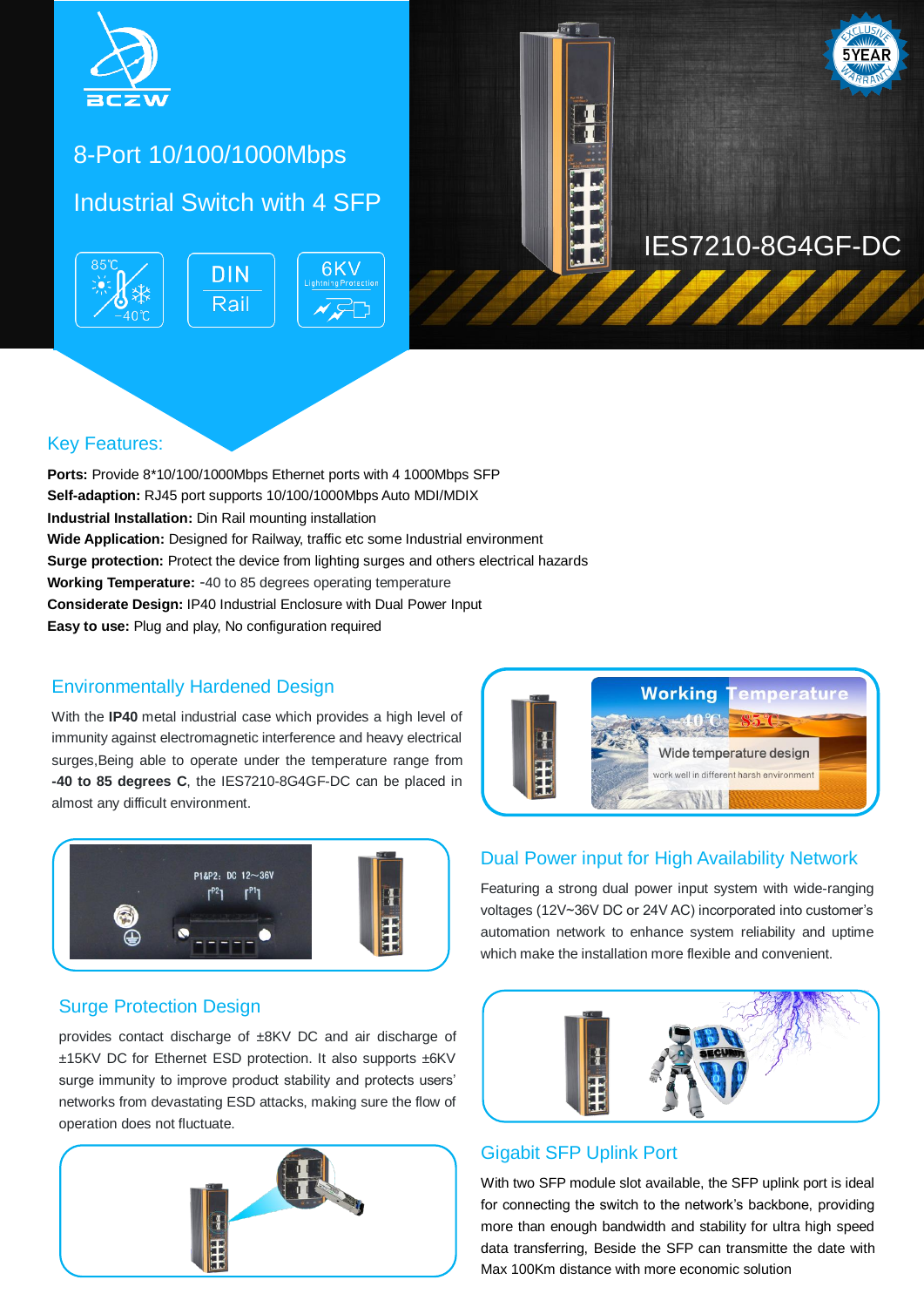## IES7210-8G4GF-DC

# 8-Port 10/100/1000Mbps Industrial Switch with 4 SFP

## Technical Datasheet

| <b>Model</b>                   | <b>IES7210-8G4GF-DC</b>                                                               |           |
|--------------------------------|---------------------------------------------------------------------------------------|-----------|
| <b>Hardware Specifications</b> |                                                                                       |           |
| ports                          | 8 10/100/1000BASE-T RJ45 auto-MDI/MDI-X ports<br>4 1000Mbps SFP Slot                  |           |
| Connector                      | Removable 4-pin terminal block                                                        |           |
|                                | Pin 1/2 for Power 1; Pin 3/4 for Power 2                                              |           |
| <b>LED Display</b>             | Power Indicator: PWR(green). Network Indicator: Link(yellow) SFP: Green               |           |
| Power requirements             | 12~36V DC                                                                             |           |
| Power Consumption              | Less than 6Watts                                                                      |           |
| Power Connector                | Removable 4-pin terminal block, Pin 1/2 for Power 1; Pin 3/4 for Power 2              |           |
| Installation                   | DIN-rail kit and wall-mount kit                                                       |           |
| <b>Switch Performance</b>      | Backplane bandwidth                                                                   | 24Gbps    |
|                                | Packet forwarding rate                                                                | 17.86Mpps |
|                                | MAC address                                                                           | 8k        |
|                                | Back pressure for half duple. IEEE 802.3x pause frame for full duplex<br>Flow control |           |
| Enclosure                      | IP40 Metal case                                                                       |           |
| <b>ESD Protection</b>          | 6KV ESD                                                                               |           |
| Dimension(W x D x H)           | 44.5 x 100 x 179mm (1.75in x 3.94in x 7.05in)                                         |           |
| Weight                         | $0.8$ Kg                                                                              |           |
|                                |                                                                                       |           |
| <b>Standards Conformance</b>   |                                                                                       |           |
|                                | IEEE 802.3 10Base-T                                                                   |           |
|                                | IEEE 802.3u 100Base-Tx                                                                |           |
| Network standard               | IEEE 802.3ab 1000Base-T                                                               |           |
|                                | IEEE 802.3z 1000Base-X                                                                |           |
|                                | FCC CFR47 Part 15, EN55022/CISPR22, Class A                                           |           |
|                                | EMS:                                                                                  |           |
|                                | IEC61000-4-2 (ESD): ±8kV (contact), ±15kV (air)                                       |           |
|                                | IEC61000-4-3 (RS): 10V/m (80MHz-2GHz)                                                 |           |
|                                | IEC61000-4-4 (EFT): Power Port: ±4kV; Data Port: ±2kV                                 |           |
| <b>Stability Testing</b>       | IEC61000-4-5 (Surge): Power Port: ±2kV/DM, ±4kV/CM; Data Port: ±2kV                   |           |
|                                | IEC61000-4-6 (CS): 3V (10kHz-150kHz); 10V (150kHz-80MHz)                              |           |
|                                | IEC61000-4-16 (Common mode conduction): 30V (cont.), 300V (1s)                        |           |
|                                | IEC 60068-2-32 (free fall)<br>IEC 60068-2-27 (shock)                                  |           |
|                                | IEC 60068-2-6 (vibration)                                                             |           |
| Environment                    |                                                                                       |           |
|                                | Operating temperature: -40°C~85°C, operating humidity: 5%~95%                         |           |
| Environment specification      | Storage temperature: -40°C~85°C, storage humidity: 5%~95%                             |           |
| Warranty                       | 5 Years                                                                               |           |